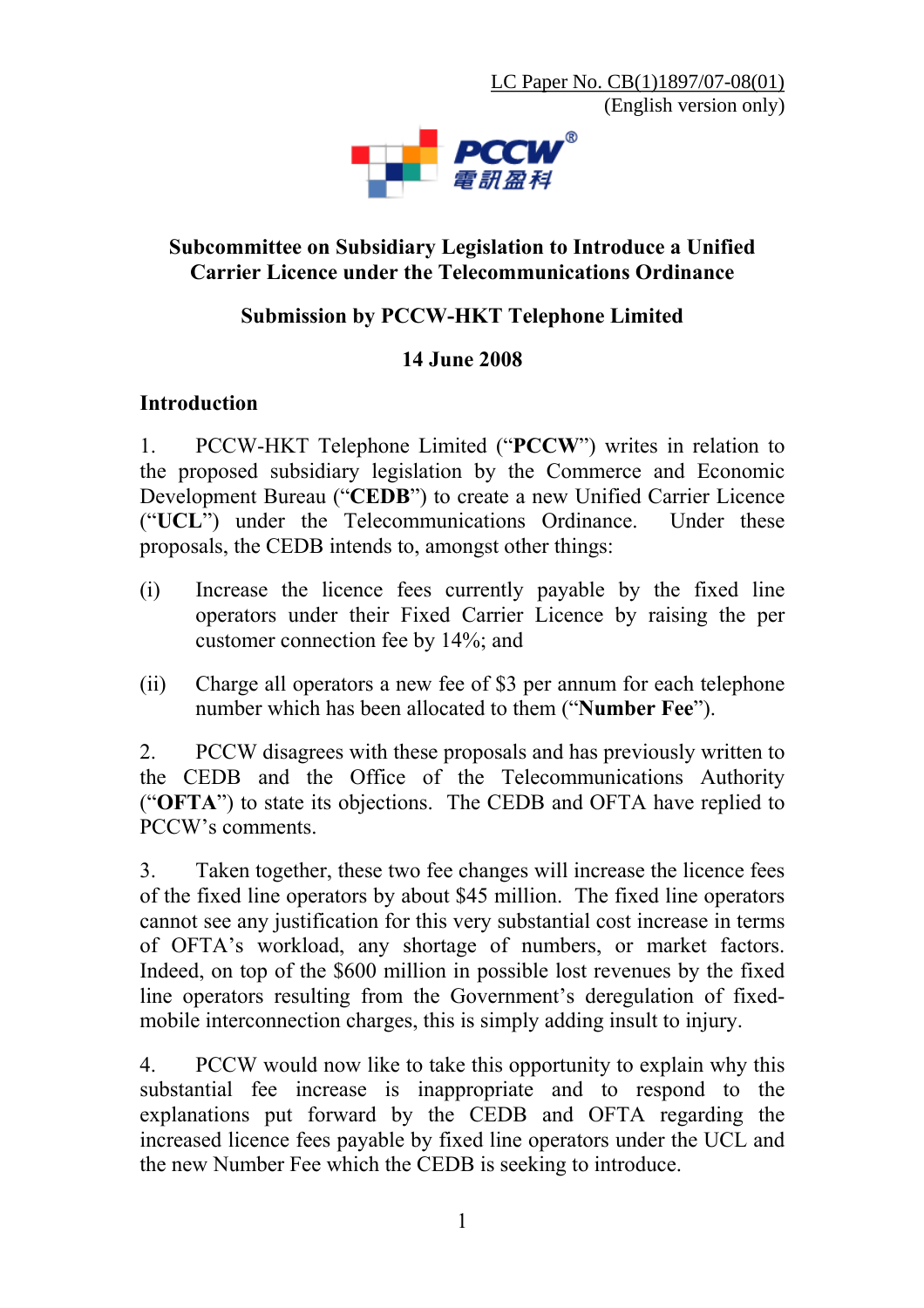# **Level of Licence Fees payable by Fixed Line Operators**

5. The increase in the customer connection fee for fixed line operators is accompanied by a *decrease* in the fee for mobile operators. Coupled with the introduction of the Number Fee, in total terms, OFTA claims that it neither gains nor loses financially from the revision of these licence fees. OFTA therefore insists that the fees proposed under the UCL have a neutral impact on its Trading Fund.

6. The fact that the revised set of licence fees do not affect OFTA's revenues is irrelevant. The plain truth is that, under the UCL, fixed line operators end up paying substantially more licence fees than under their present Fixed Carrier Licences, and this cannot be disguised. This is unreasonable given that OFTA has failed to justify the increased fees for fixed line operators on any increased work load in areas involving fixed line operators. Indeed, as the fixed line market has become more competitive and OFTA is gradually withdrawing from regulation, there should be less for OFTA to do.

7. Logically, if OFTA is no longer required to devote as many resources as before in administering the licences of a particular sector of the industry then the fees for that group of operators should rightfully be reduced or at least not increased. However, OFTA cannot be permitted to increase the licence fees of one sector to compensate for increased work in another sector. To be clear, the major issues before OFTA appear to be more concentrated in the mobile sector or are neutral between fixed line and mobile operators. These include: Broadband Wireless Access, 2G mobile spectrum refarming, mobile television, fixed-mobile number portability, fixed-mobile interconnection charges, CDMA 2000 mobile services.

# **Number Fee**

8. PCCW agrees with the CEDB and OFTA that expanding the Hong Kong Numbering Plan to 9 or 10 digits will be a costly and timeconsuming exercise. It is also reasonable to expect that the present Numbering Plan cannot be maintained indefinitely. However, the current 8 digit Numbering Plan is not presently at risk and will not be at risk for years to come.

9. There are still blocks of unused numbers in the existing number ranges used by the fixed line and mobile operators (i.e. digits "2", "3", "6" and "9"), and whole blocks of numbers still remain unused or severely under-utilized in the "5" and "7" number ranges. Just in the "5"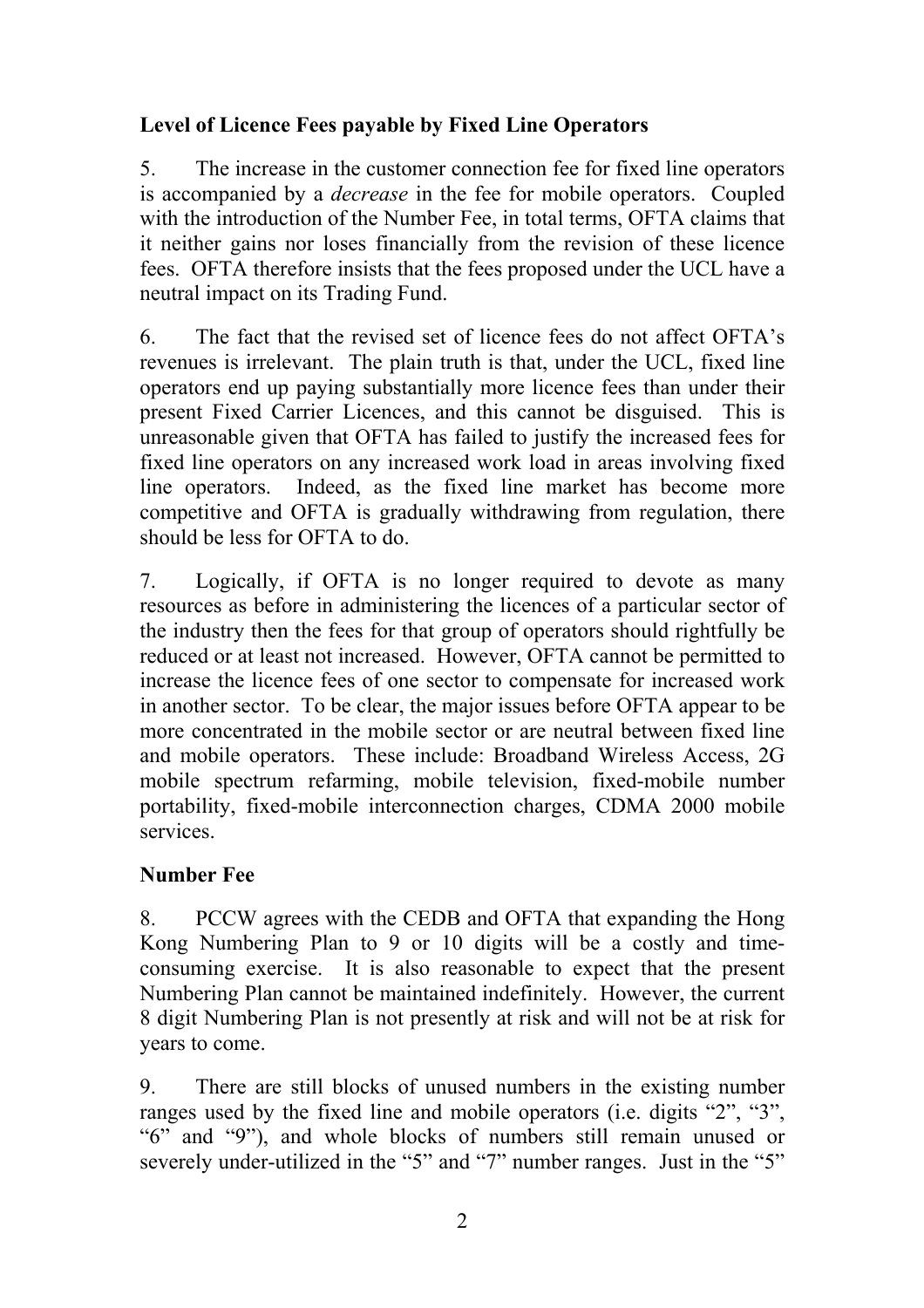and "7" number ranges alone, there are almost 20 million numbers available. In addition, the CEDB has acknowledged that only around 20 million numbers have been assigned to fixed line and mobile customers. In total, therefore, taking into account the unused numbers in the "2", "3", "6" and "9" number ranges and the "5" and "7" number ranges (assuming these latter two number ranges will also be used for fixed line and/ or mobile services), PCCW estimates that up to 40 million numbers remain available for assigning to fixed line and mobile users. As this represents a massive 200% of the total quantity of numbers already assigned, it hardly justifies the CEDB characterizing the current situation as dire or the introduction of severe measures to curb the use of telephone numbers.

10. In addition, other more proportionate measures could be imposed by the TA to ensure that the present Numbering Plan is being used in the most effective manner (e.g. raising the % number utilization threshold to 70% before operators can apply for more numbers, opening up the "5" number range and releasing number blocks under the "7" number range for use, instituting procedures for the return of unused numbers) before the TA considers introducing a Number Fee. The Number Fee should only be imposed as a last resort as it does create a financial burden, however small or large, on all the operators in the industry. We have not yet reached the point where a Number Fee needs to be implemented.

11. The CEDB has indicated that number *hoarding* is a driver for its fee proposal. The answer to this is firstly, no number shortage exists and secondly, no hoarding has occurred. But the logic of a number hoarding *tax* would simply be to impose a charge on the hoarded numbers (i.e. those numbers which have been allocated but not yet used). Yet, the CEDB's approach is to tax all numbers regardless of whether or not they have already been assigned to customers. Thus, an operator would have to pay the Number Fee even for those numbers which it is clearly not *hoarding*. [1](#page-2-0)

12. Based on the CEDB's own assessment of the extent of number utilization, there is no clear or urgent basis for imposing any taxes. But

 $\overline{a}$ 

<span id="page-2-0"></span><sup>&</sup>lt;sup>1</sup> OFTA has suggested that the reason for also imposing the Number Fee on used, as well as unused, numbers is to discourage operators from assigning numbers *in a less than disciplined manner in order to avoid the number fee*. But it is not OFTA's role to dictate how an operator runs its service and how it assigns telephone numbers to its customers. The rationale for introducing the Number Fee is to discourage number hoarding, but the Number Fee does not adequately achieve this objective and, on the contrary, penalizes operators for proper use of telephone numbers.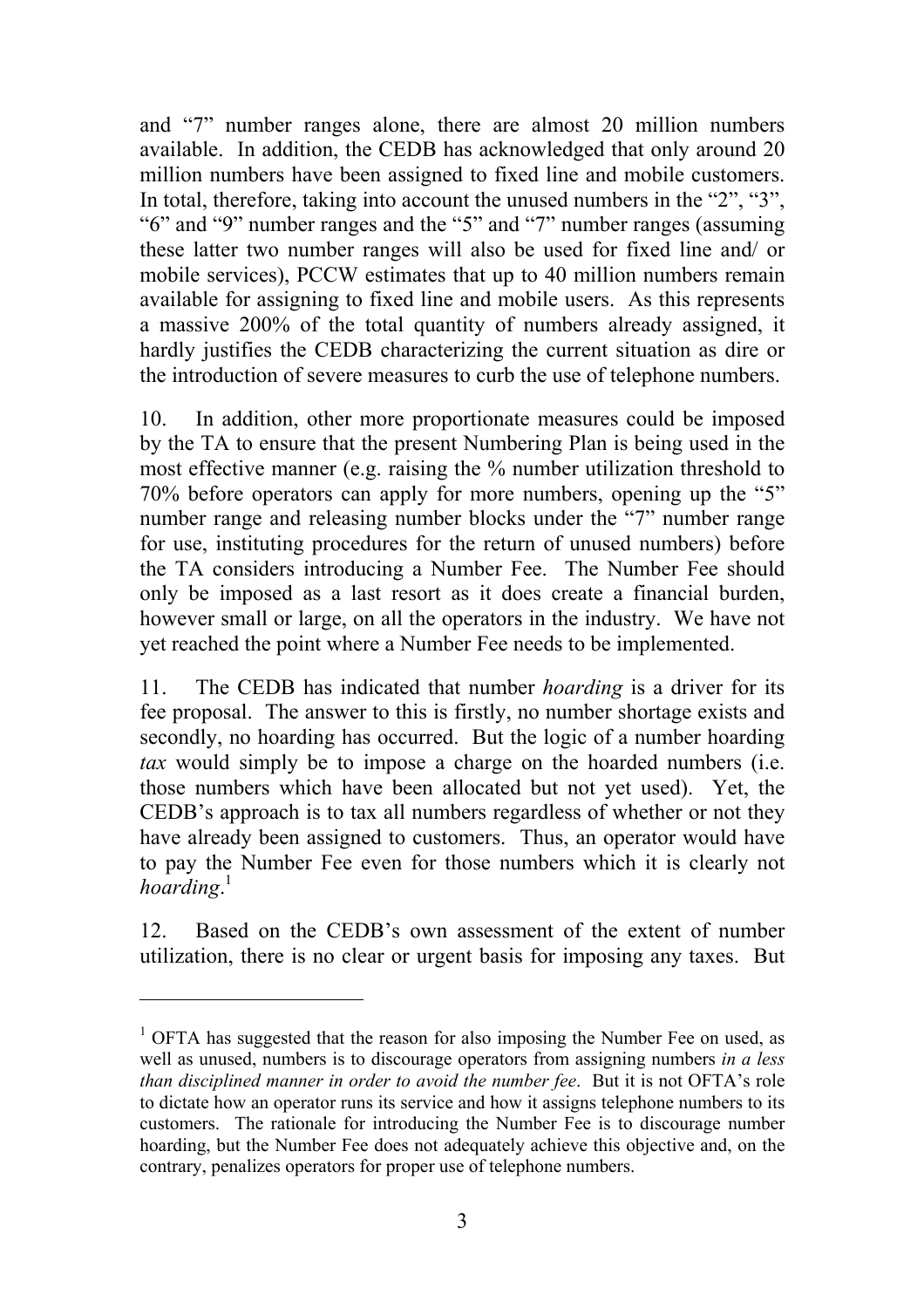even if the CEDB were justified in taking action, the tax should only apply to unused numbers. In fact, this latter proposal was supported by the Hong Kong Telecommunications Users Group ("**HKTUG**"), which represents the business users in Hong Kong, in its submission under the TA's *Consultation on Licensing Framework for Unified Carrier Licence* ("**UCL Consultation**").

13. Whilst the CEDB suggests that there is some urgency in introducing the UCL (in order to be ready for the licensing of Broadband Wireless Access services in the fourth quarter of this year), the two items are not related and there is no reason why the imposition of the Number Fee cannot be deferred, or at least delayed, until OFTA has had a proper chance to:

- (i) Examine whether there is a real danger of Hong Kong running out of telephone numbers before 2010, as claimed (and if so, whether this is actually due to number hoarding by the operators); and
- (ii) Institute all the other *passive* measures suggested to encourage the more efficient use of numbers and assess whether these are sufficiently effective in extending the life of the Numbering Plan until, or beyond, 2010 before imposing the Number Fee.

14. The CEDB also seems to place great importance on a survey it conducted (but does not appear to have been made public) regarding the introduction of the Number Fee in which 64% of the respondents *agreed or did not object to the proposed number fee*. PCCW does wonder about:

- the percentage of respondents who did not object;
- the percentage of respondents who disagreed or did not support the proposed Number Fee;
- **Exactly who the respondents were;**
- the exact questions asked; and

 $\overline{a}$ 

whether this group of respondents, in putting forward their views, were made aware of the possibility that fixed line and/ or mobile operators might be inclined to increase their charges if such a fee were imposed<sup>[2](#page-3-0)</sup>.

<span id="page-3-0"></span><sup>&</sup>lt;sup>2</sup> In any case, it is misleading to suggest that *not objecting* to the Number Fee equates to supporting the imposition of this charge.